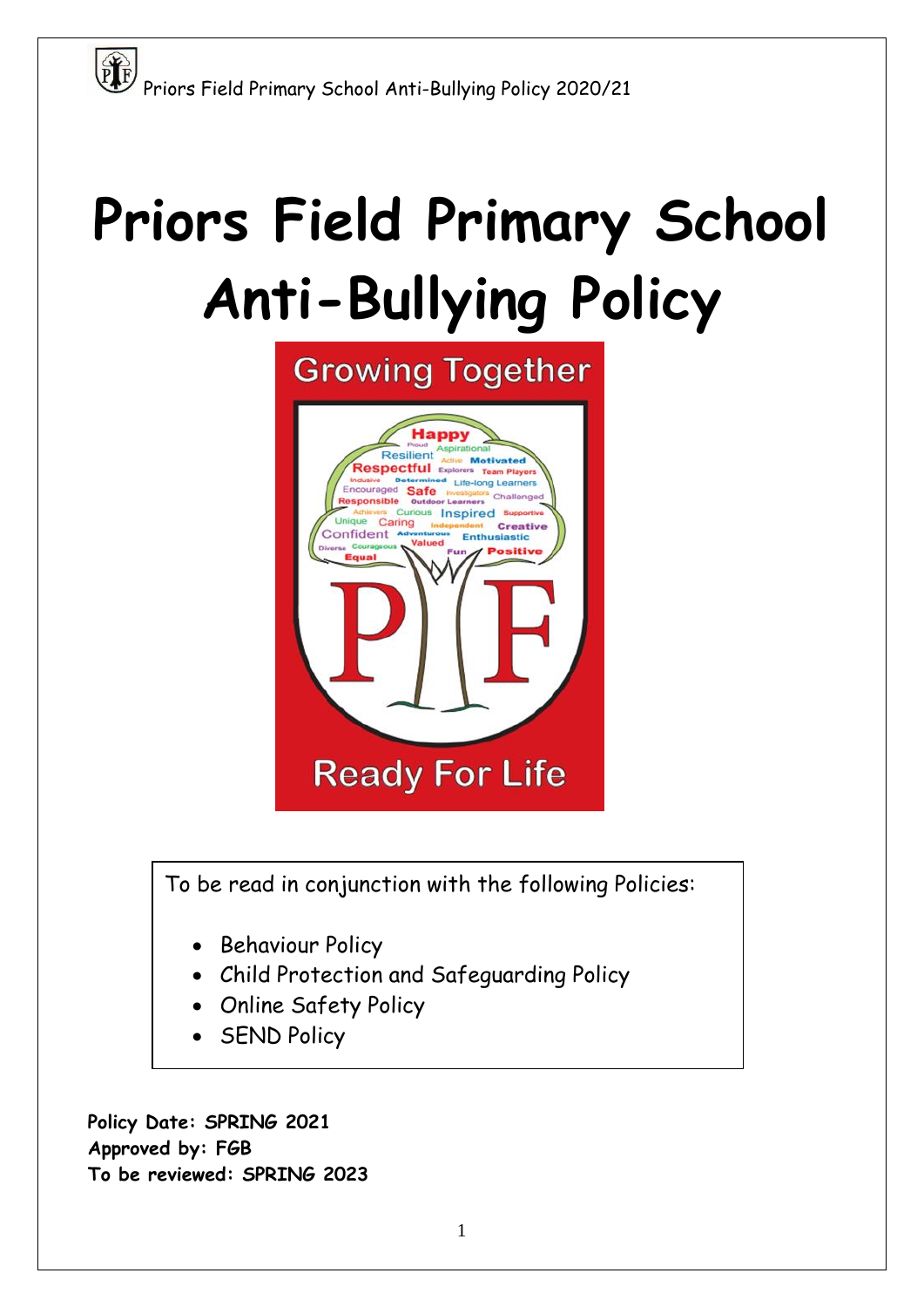#### **1.Our Vision**

Through implementation of this policy we specifically aim to exemplify the following words from our school vision: safe, respectful, inclusive, equal, supportive and happy.



#### **2.Our Aims**

- All governors, staff, pupils and parents understand what bullying is
- All governors, staff know what our policy on bullying is and follow it when bullying is reported
- All pupils and parents know what the policy is on bullying and what they should do if bullying arises
- All pupils and parents know that they will be supported when bullying is reported
- Our learning community is a place where every person has a right to be themselves, to be included and learn in a safe place. Therefore we take bullying seriously: we do not tolerate it.
- To create an inclusive environment celebrating success and with a positive school ethos.

## **3.Definitions**

**'Preventing and Tackling Bullying' Department for Education July 2017 Defines bullying as 'a behaviour by an individual or group repeated over time that intentionally hurts another individual or group either physically or emotionally.'**

#### The NSPCC define bullying as follows:

**'Bullying is behaviour that hurts someone else – such as name calling, hitting, pushing, spreading rumours, threatening or undermining someone. It can happen anywhere – at school, at home or online. It's usually repeated over a long period of time and can hurt a child both physically and emotionally. Bullying that happens online, using social networks, games and mobile phones is often called cyber bullying'**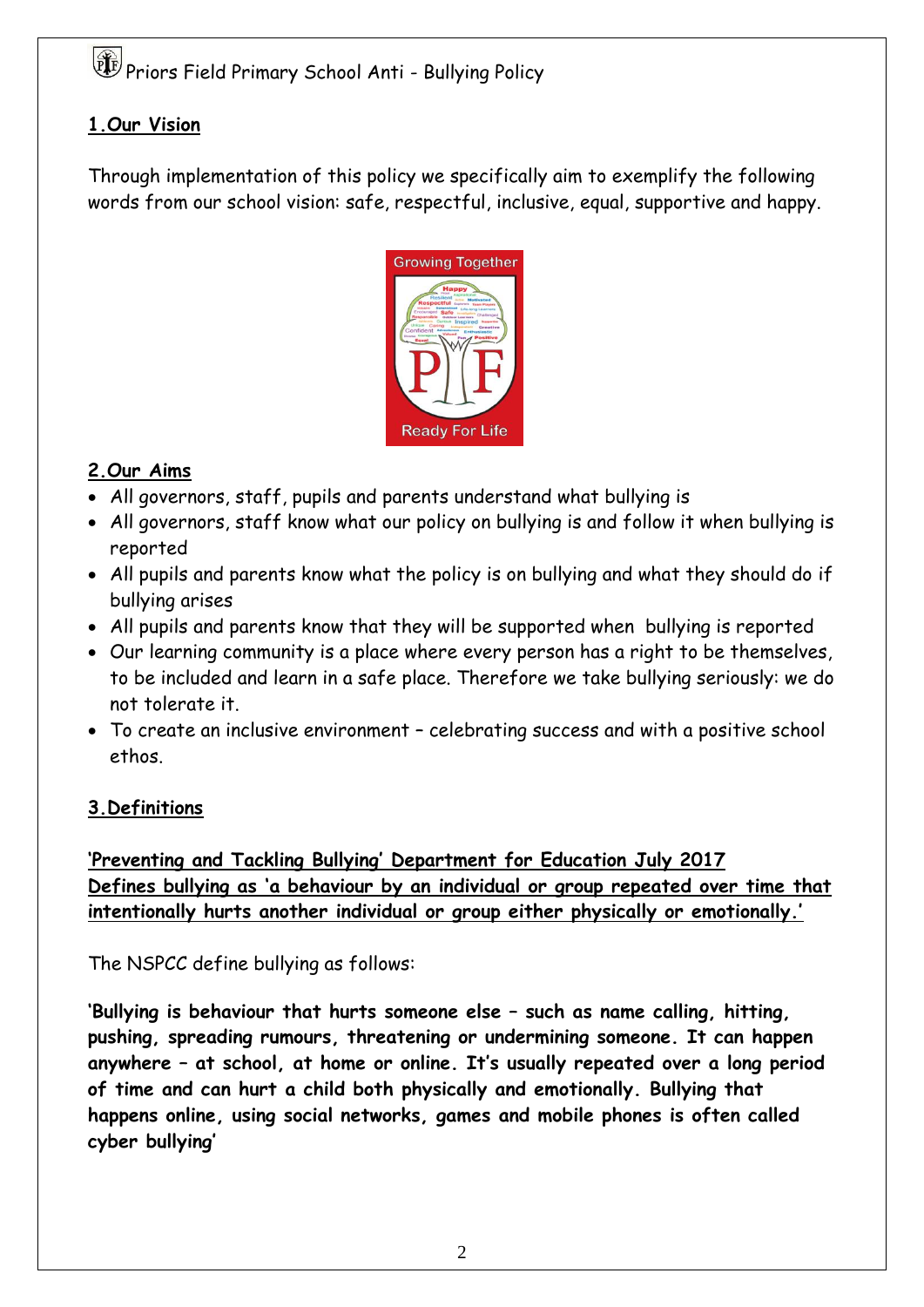At Priors Field we understand that bullying can be:

- Verbal: name-calling; gossiping; teasing; using derogatory or offensive language or threatening someone.
- $\triangleright$  Non-verbal: such as hand signs and text messages
- $\triangleright$  Emotional: threatening
- $\triangleright$  Exclusion: such as ignoring or isolating or humiliating someone
- $\triangleright$  Undermining- constant criticism or spreading rumours
- $\triangleright$  Controlling or manipulating someone
- $\triangleright$  Racial, sexual or homophobic bullying
- $\triangleright$  Physical: such as hitting or pushing
- $\triangleright$  Online cyber bullying

Bullying can be based on any of the following things:

- Race
- Religion or belief
- Culture or class
- Gender
- Sexual orientation (homophobic or biphobic bullying)
- Gender identity (transphobic bullying)
- Special Educational Needs (SEND) or disability appearance or health conditions
- Any other forms of abuse based on any **groups with protected characteristics** under the Equality Act 2010 – involving 'negative behaviour, being targeted at an individual or individuals, repeatedly and persistently over time.'

#### **4. Signs and Symptoms of Bullying**

A child may indicate by signs or behaviour that he or she is being bullied. Adults should be aware of these possible signs and that they should investigate if a child:

- is frightened of walking to and from school
- doesn't want to go on the school bus
- changes their usual routine
- is unwilling to go to school
- belongings getting 'lost' or damaged
- not doing well at school
- being nervous, losing confidence or becoming distressed and withdrawn
- becomes withdrawn, anxious or lacking in confidence
- starts stammering
- cries themselves to sleep at night or has nightmares
- feels 'ill' in the mornings
- comes home with clothes torn or books damaged
- has unexplained bruises
- becomes aggressive, disruptive or unreasonable
- is bullying others
- stops eating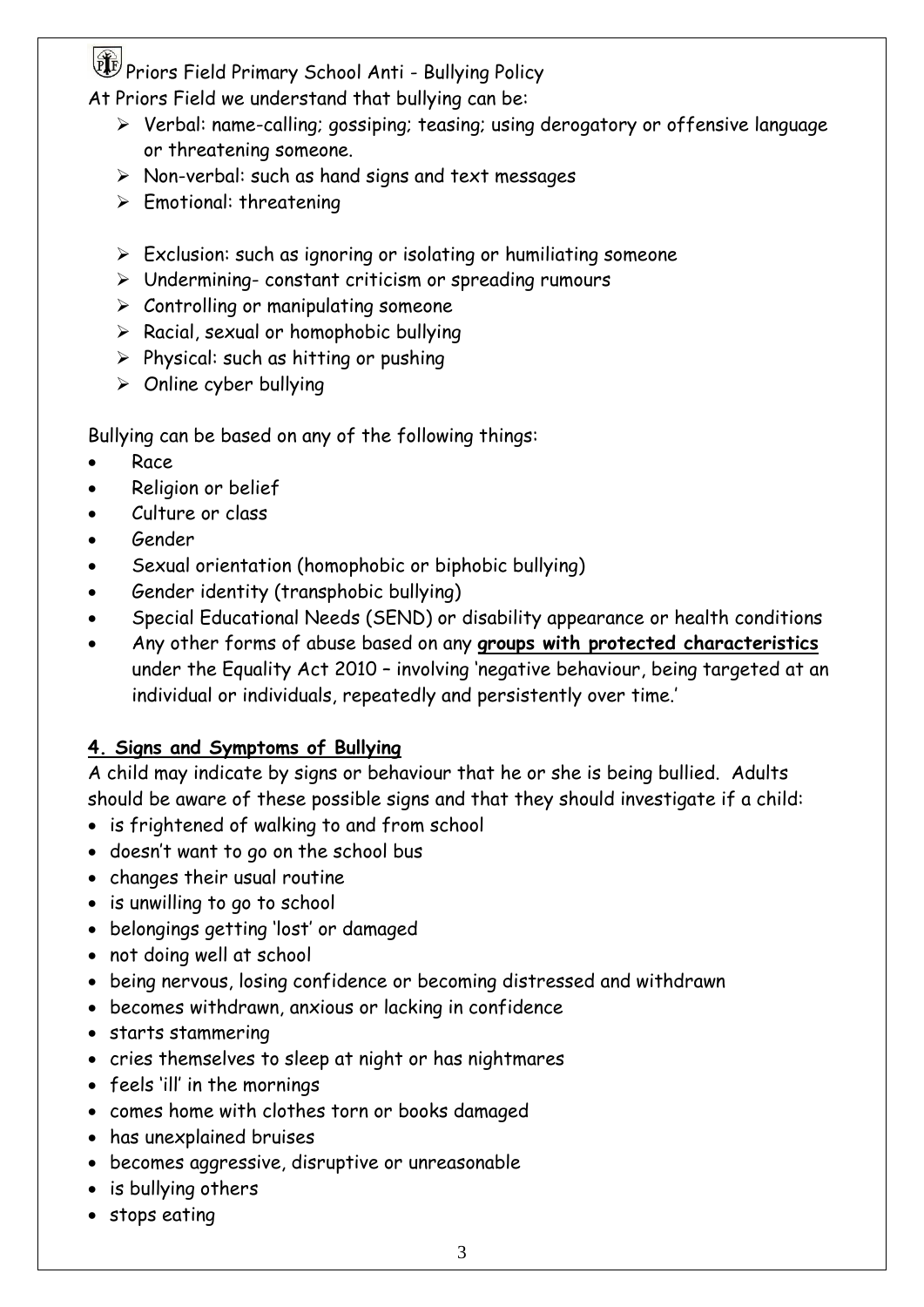- is frightened to say what's wrong
- gives improbable excuses for any of the above
- is afraid to use the internet or a mobile phone

These signs and symptoms could indicate other problems, but bullying should be considered a possibility and should be investigated.

### **5. Staff in All Roles:**

- **Proactively monitor behaviour and develop strategies to prevent bullying in the first place, as far as possible.**
- Never ignore suspected bullying.
- Don't make premature assumptions.
- Listen carefully to all accounts and investigate as fully as possible.
- Adopt a problem-solving approach which moves pupils on from justifying themselves – discussing consequences/actions and sanctions through Restorative Justice Conversations.
- Complete the yellow school form for recording incidents (see Appendix 1) and give to senior leadership - HT/DHT/VL as DSL (Bullying Allegation Whole School Log)
- Record on incident in class log and label with a 'B' on class list for all children involved
- Monitor class behaviour logs to check behaviour has not recurred.
- Use of a range of teaching and learning styles and strategies which challenge bullying.
- Use interventions which are least intrusive and most effective

## **6. Intervention - Support for Pupils**

#### **Pupils who have been bullied are supported by:**

- Being offered an immediate opportunity to discuss the experience with a member of staff – at the appropriate level of understanding for the child.
- Being reassured
- Having clearly defined support offered and engaging with parents
- Staff taking measures to restore self-esteem and confidence
- Ensuring the child is given the opportunity to identify which adult s/he would feel happy to talk to if there are further problems
- Being encouraged not to retaliate but to tell someone they trust about it

#### **Intervention – Discipline and tackling underlying issues of bullying Pupils who have bullied are helped by:**

- Discussing what happened through a restorative justice conversation
- Discovering why the pupil became involved
- Establishing the behaviour choice and the need to change
- Providing the child with the opportunity to discuss what s/he could do to put things right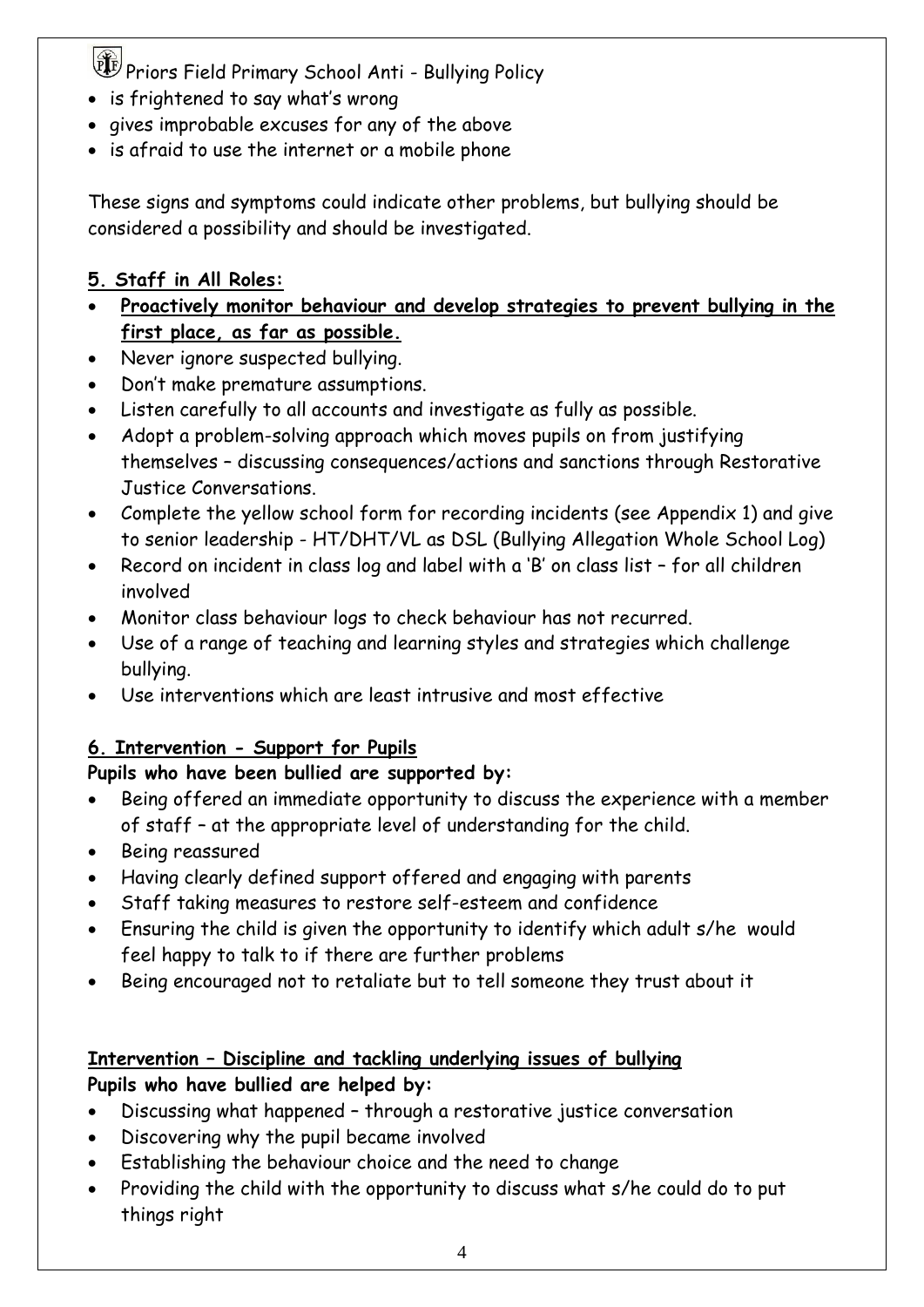Informing parents or guardians and school working with the latter to help change the attitude of the pupil.

Within the curriculum the school raises the awareness of the nature of bullying through PSHE, assembly themes and subject areas, as appropriate as well as taking part in national or local Anti-Bullying awareness raising events. We aim to have an ethos of good behaviour at Priors Field, where pupils treat one another, staff and the community with respect because they know that this is the right way to behave.

#### **7.Support for Parents**

- When parents raise a concern that their child is being bullied it is essential that this concern is taken seriously and not dismissed without further enquiries being made.
- A written record is kept in the Class Behaviour Log/Yellow Bullying Allegation Form of the discussion with a parent so that there is a clear record of the concern and of immediate action to be taken by school staff. Senior Leaders are always informed and become directly involved where appropriate

#### **8.Procedures and Recording**

- A conversation is held with all named children separately and a written record kept via the yellow Bullying Allegation form (Appendix 1).
- Senior Leaders are made aware and a judgement is made as to whether it is appropriate at this point for them to become directly involved.
- When an incidence of bullying is confirmed, parents of the bullied child are informed as are the parents of other children involved.
- Parents and/or children who have made an allegation of bullying receive feedback on actions taken.
- Incidents of bullying are monitored by the Headteacher and governors through the behaviour logs and 'Bullying Allegation' folder. These are reviewed termly, reported to governors through the Headteacher's report and actions implemented according to need.

#### **9.Incidents of bullying outside the school's premises**

- Under guidance published by DfE 2017, school staff may discipline children (according to the school behaviour policy) ' but only if it would be reasonable for the school to regulate pupils' behaviour in those circumstances – it should be investigated and acted on.'
- Similarly, should online bullying take place (see definitions of bullying above) and have implications for the parties involved when they are in school, school may choose to become involved. When such instances become apparent or are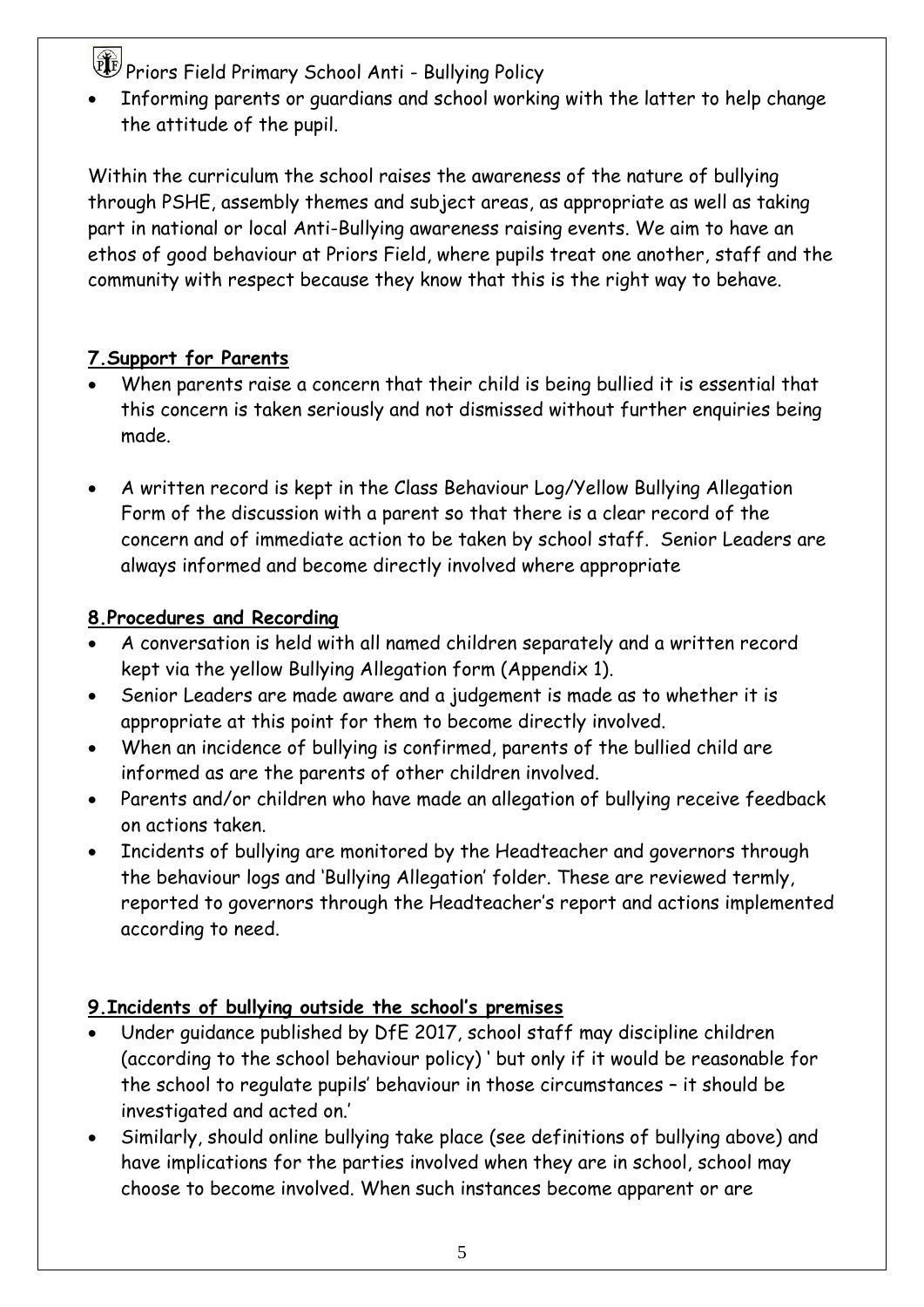Priors Field Primary School Anti - Bullying Policy reported, staff talk to pupils and parents about the issues and take their concerns seriously.

#### **10.Adult Bullying –support for those who are bullied**

- From time to time, adults behave inappropriately towards each other. If any parent and/or staff feels that they are being treated inappropriately within our school community they must report this to the Chair of Governors/ Headteacher or Deputy Headteacher immediately. It is unacceptable.
- On occasions, when a parent suspects another child of inappropriate behaviour towards their own child, they try to take matters into their own hands. This can result in:
	- $\triangleright$  parents approaching other parents in groups
	- $\triangleright$  inappropriate verbal exchanges in front of pupils
	- $\geq$  a breakdown in communication

If children are experiencing problems with other children, parents must not try to take matters into their own hands. Parents confronting other parents in the playground is not acceptable and could be viewed as adult bullying. The school should be informed immediately of any concerns so that we may intervene to resolve the problem to ensure our school community remains a happy, safe and enjoyable place where everyone wants to be.

• School staff are aware of and know that they can apply the school's Whistleblowing Policy in instances where they feel they are the victims of bullying.